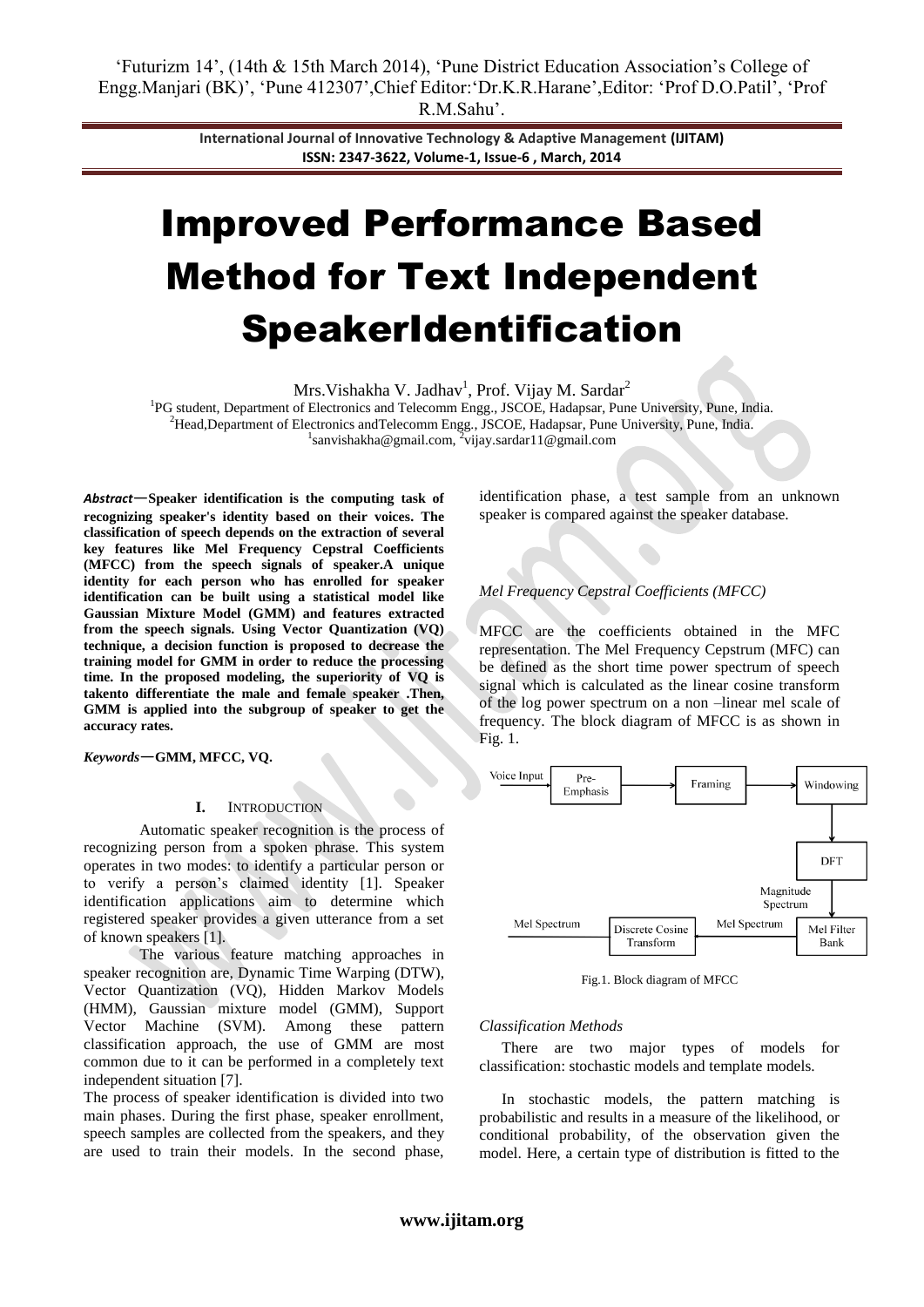**International Journal of Innovative Technology & Adaptive Management (IJITAM) ISSN: 2347-3622, Volume-1, Issue-6 , March, 2014**

training data by searching the parameters of the distribution that maximize some criterion.

It includes: Gaussian Mixture Model (GMM), Hidden Markov Model (HMM) and Artificial Neural Network (ANN), also linear classifier.

For template models, the pattern matching is deterministic. This approach makes minimal assumptions about the distribution of the features.Template models are considered to be the simplest ones. It includes: Dynamic Time Warping (DTW) and Vector Quantization (VQ) models.

#### *Feature Matching*

The speech produced by the speaker whose identity is to be recognized, will be compared with all speaker"s models in the database. Then, the speaker identity will be determined.

#### *Zero Crossing Rate*

ZCR is one of the methods used for taking a voiced or unvoiced(V/UV) decision.

Zero Crossing Rate gives information about the number of zero-crossings present in a given signal. Intuitively, if the number of zero crossing are more in a given signal, then the signal is changing rapidly and accordingly the signal may contain the high frequency information on the similar lines, if the number of zero crossing are less, hence the signal is changing slowly and accordingly the signal may contain low frequency information. Thus ZCR gives indirect information about the frequency content of the signal. [9]

The ZCR in case of stationary signal is defined as,

 $z = \sum_{n=-\infty}^{\infty} |sgn(s(n)) - sgn(s(n-1))|$ Where sgn(s (n)) = 1 if s (n)  $\geq$  0  $= -1$  if s (n)  $< 0$ 

The zero crossing count is an indicator of the frequency at which the energy is concentrated in the signal spectrum.

## **II.** LITERATURE SURVEY

Douglas Reynolds, et. al. [2] has proposed the use of Gaussian Mixture Models (GMM) for robust text independent speaker identification. The individual Gaussian Components of a GMM are shown to represent some general speaker-dependent spectral shapes that are effective for modelling speaker identity. The Gaussian mixture speaker model was specifically evaluated for

identification tasks using short duration utterances from unconstrained conversational speech, possibly transmitted over noisy telephone channels. The component Gaussians were first shown to represent characteristic spectral shapes (vocal tract configurations) from the phonetic sounds which comprise a person"s voice. By modeling the underlying acoustic classes, the speaker model is better able to model the short-term variations of a person"s voice, allowing high identification performance for short utterances. The Gaussian mixture speaker model was also interpreted as a nonparametric, multivariate pdfmodel, capable of modeling arbitrary feature distributions.

R. Saeidi et al. [4] introduced a Gaussian mixture model (GMM) classifier, which is called as, GMM identifier, as an efficient post processing method to enhance the performance of a GMM based speaker verification system; such as Gaussian Mixture Model Universal Background Model (GMM-UBM) and Structural Gaussian Mixture Models with Structural Background Model (SGMM-SBM) speaker verification schemes. The proposed classifier shows good performance while its computational load is almost negligible compared to the main GMM system. Experimental results show the superior performance of this post-processing method in comparison with a neuralnetwork post-processor for such applications.

PoonamBansal, et. al. [3] proposed an automatic speaker identification scheme to identify or verify a person, by identifying his/her voice. All speaker identification systems contain two main phases, training phase and testing phase. In the training phase the features of the words spoken by various speakers are extracted and the feature matching takes place during testing phase.The raw speech signal is transformed into a compact but effective representation that is more stable and discriminative than the original signal by Feature extractor. The feature thus extracted is stored in the database. During the recognition phase the extracted features are compared with the template in the database. In the proposed Speaker Identifier (SI) the features extracted are LPCC, Mel-Frequency Cepstrum coefficients (MFCC), delta MFCC (DMFCC) and Delta-Delta MFCC (DDMFCC).Vector Quantization (VQ) is used for speaker modeling process. The final recognition decision is made based on the matching score: Speaker model with the smallest matching score is selected as a speaker of the test speech sample. Speaker identification rate was observed to be 96.59% in text independent case and increases by 3.5% in reference to text dependent, as the feature vector size is increased to 36 by including 12 DMFCC and 12 DDMFCC recognition rate gets increased by 0.4%. Better performances could be seen when applying this approach itself or mixed with Hidden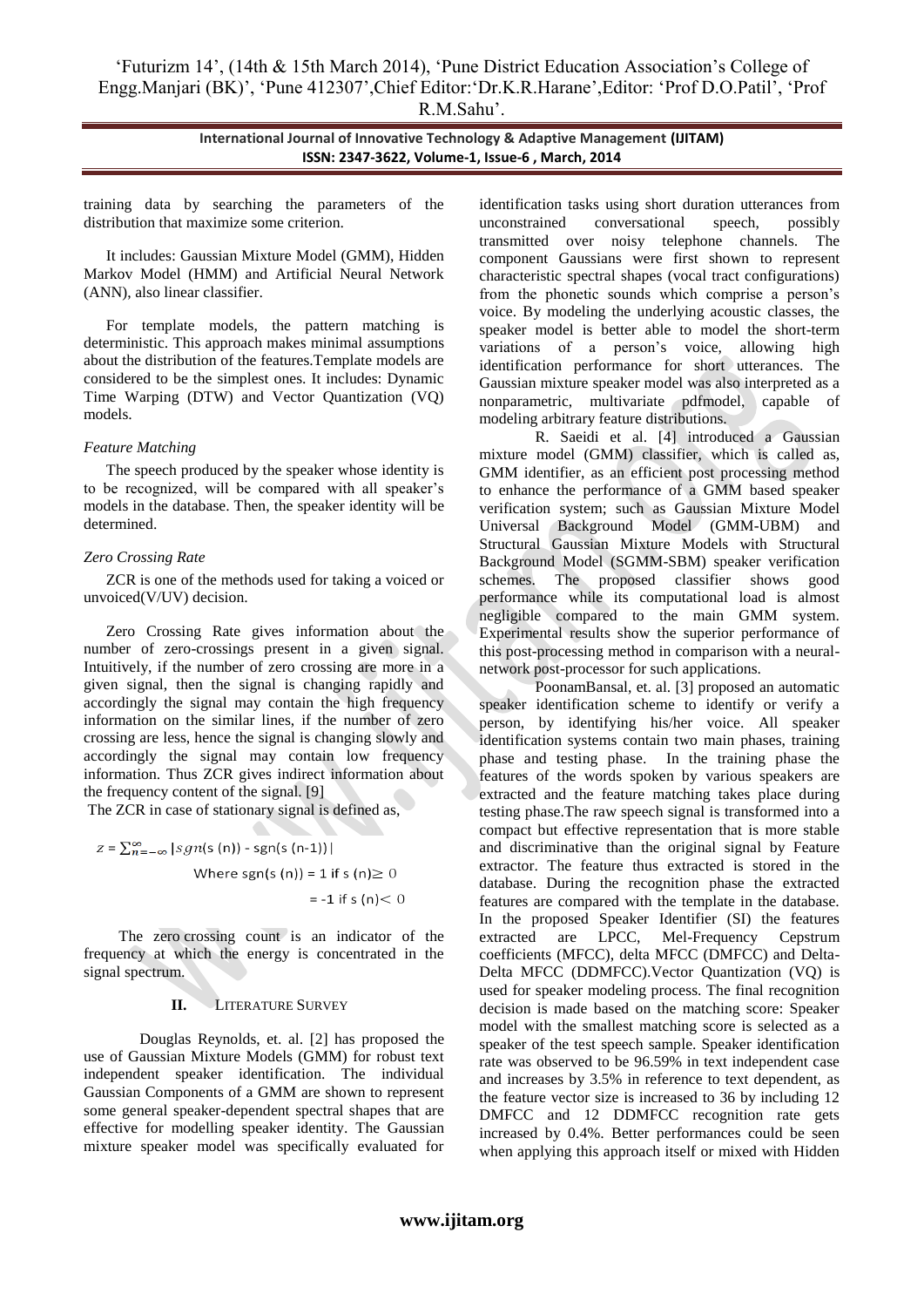# "Futurizm 14", (14th & 15th March 2014), "Pune District Education Association"s College of Engg.Manjari (BK)", "Pune 412307",Chief Editor:"Dr.K.R.Harane",Editor: "Prof D.O.Patil", "Prof R.M.Sahu".

**International Journal of Innovative Technology & Adaptive Management (IJITAM) ISSN: 2347-3622, Volume-1, Issue-6 , March, 2014**

Markov Model (HMM) in isolated-word speech recognition.

ManjotKaur Gill, et. al. [5] proposed the feature extraction by using MFCC (Mel Frequency Cepstral Coefficients). The speaker was modeled using Vector Quantization (VQ). A VQ codebook is generated by clustering the training feature vectors of each speaker and then stored in the speaker database. In this method, the Kmeans algorithm was used for clustering purpose. In the recognition stage, a distortion measure which based on the minimizing the Euclidean distance was used when matching an unknown speaker with the speaker database. VQ based clustering approach is best as it provides with the faster speaker identification process.

J. Pelecanos,et.al [6] proposed the use of a Vector Quantization Gaussian (VQG) as a more efficient alternative to the standard Gaussian Mixture Model for relatively well-clustered data. The VQG was more robust to mismatched speaker recognition conditions for the multi-background speaker system. This was possibly attributed to the method of estimation of the VQG mixture means, weights and variances. The VQG method provides a rapid means of training and testing to form a reliable and efficient speaker verification system.

#### **III.** 3. PROPOSED WORK

In baseline form, the VQ –based solution is less accurate than GMM, but it offers simplicity in computation. In baseline form, the GMM-based solution is more accurate, but results long time processing. To identify the speaker in large database, the accuracy and reduction in processing time is very important. So combining the advantages of VQ and GMM, we propose new hybrid method to identify a speaker by combining VQ as a decision and GMM as a Model to improve the system performance in terms of accuracy and time.

The overall structure of Speaker Identification System using VQ decision and GMM model is as shown in Fig.2. After MFCC feature extraction process, the speech signal will transform to a feature vector form. For the first stage of the classification, VQ classifier clusters the speaker model into two subgroups which is subgroup I (Female) and subgroup II (Male).

In next stage GMM is used within individual subgroup to find the desired speaker. GMM process will be applied in the particular subgroup to identify the speaker. The GMM classification engine will calculate log likelihood score for subgroup training speaker data and save it into a speaker model. While in testing phase, a comparison between training speaker and testing speaker will be done.

#### *Vector Quantization*

*Vector Quantization (VQ)* is a quantization technique used to compress the information and manipulate the data such in a way to maintain the most prominent characteristics. It works by dividing a large set of points into groups having approximately the same number of points closest to them. Each group is represented by its centroid.

#### *LBG design algorithm*

The LBG VQ design algorithm is an iterative algorithm. This algorithm requires an initial codebook. The initial codebook is obtained by the splitting method. In this method, an initial code vector is set as the average of the entire training sequence. This code vector is then split into two. The iterative algorithm is run with these two vectors as the initial codebook. The final two code vectors are split into four and the process is repeated until the desired number of code vectors is obtained. The algorithm is summarized in the flowchart of Fig.3.model using some statistical model like GMM statistical model.

## *Expectation Maximization (EM)*

The Expectation-maximization algorithm can be used to compute the parameters of a parametric mixture model distribution. It is an iterative algorithm having two steps: an expectation step and a maximization step [2].



Fig. 2. Speaker Identification System

*Gaussian Mixture Model*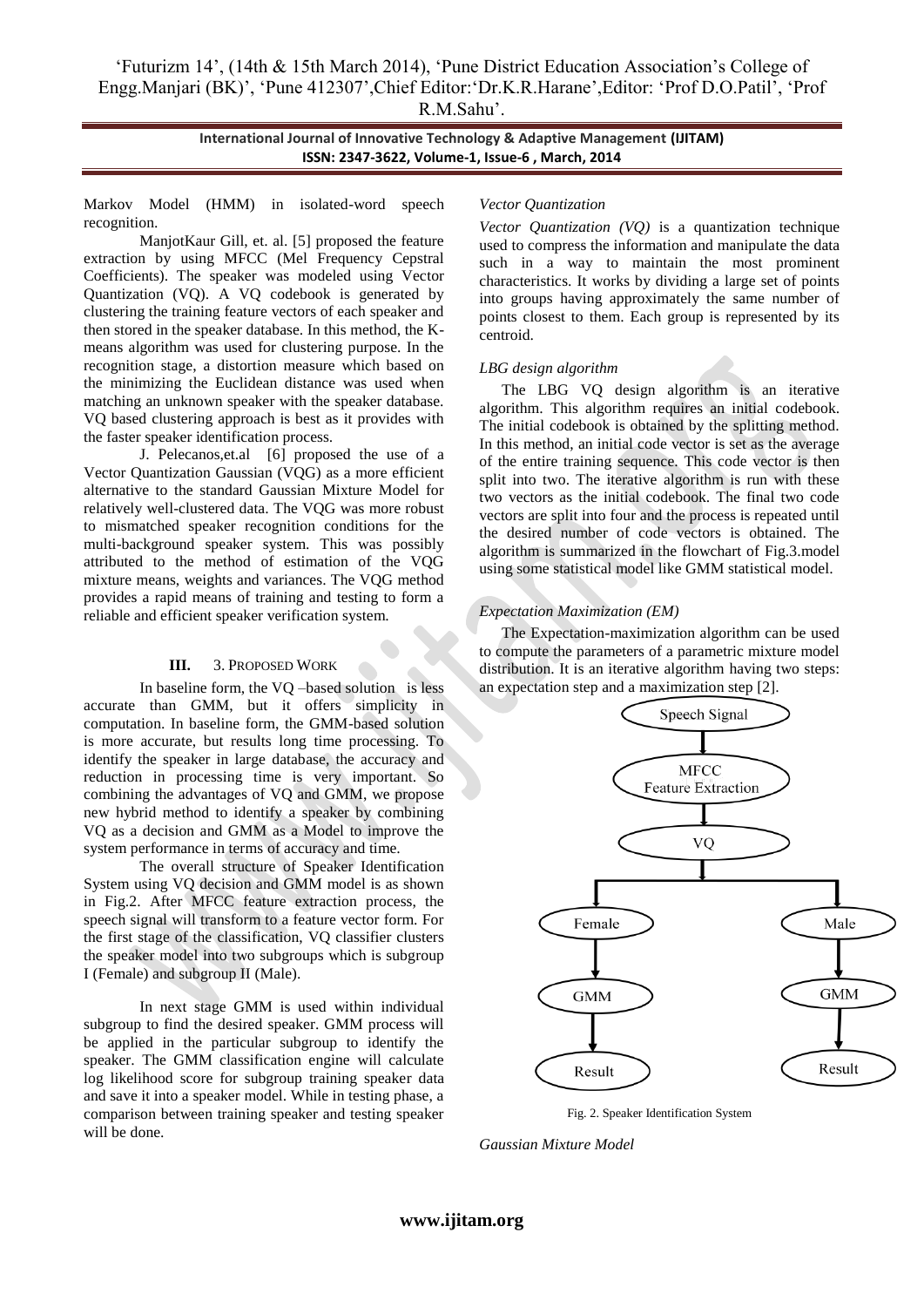"Futurizm 14", (14th & 15th March 2014), "Pune District Education Association"s College of Engg.Manjari (BK)", "Pune 412307",Chief Editor:"Dr.K.R.Harane",Editor: "Prof D.O.Patil", "Prof R.M.Sahu".

> **International Journal of Innovative Technology & Adaptive Management (IJITAM) ISSN: 2347-3622, Volume-1, Issue-6 , March, 2014**

After extracting features we need to create a speaker

*a) The expectation step:*With initial guesses for the parameters of our mixture model, "partial membership" of each data point in each constituent distribution is computed by calculating expectation values for the membership variables of each data point. That is, for each data point  $x_j$  and distribution  $y_i$ , the membership value  $y_{i,j}$  is:

$$
y_{i,j} = \frac{a_i f_Y(x_j, \theta_i)}{f_X(x_j)}
$$

*b) The maximization step:*With expectation values in hand for group membership, plug-in estimates are recomputed for the distribution parameters. The mixing coefficients  $a_i$  are the means of the membership values over the N data points.

$$
a_i = \frac{1}{N} \sum_{j=1}^{N} y_{i,j}
$$

#### *Speech enhancement*

The background noise is the most common factor degrading the quality of speech signal. The noise reduction is used to reduce the noise level without affecting the speech signal quality.

Speech enhancement aims to improve speech quality by using various algorithms. The objective of enhancement is improvement in intelligibility and/or overall perceptual quality of degraded speech signal using audio signal processing techniques.

Enhancing of speech degraded by noise, or noise reduction, is the most important field of speech enhancement, and used for many applications such as mobile phones, teleconferencing systems, speech recognition, and hearing aids.

The algorithms of speech enhancement for noise reduction can be categorized into three fundamental classes: filtering techniques, spectral restoration, and model-based methods.

- **•** Filtering Techniques
- Spectral Subtraction Method
- Wiener Filtering
- Signal subspace approach (SSA)
- Spectral Restoration
- Minimum Mean-Square-Error Short-Time Spectral Amplitude Estimator (MMSE-STSA)
- Speech-Model-Based

Here we propose the Spectral Subtraction Method for noise reduction. The spectral subtraction method is a simple and effective method of noise reduction. In this method, an average signal spectrum and average noise spectrum are estimated in parts of the recording and subtracted from each other, so that average signal-tonoise ratio (SNR) is improved. The output of this method for a signal is as shown in figure.4.



Fig. 3. Flowchart of VQ-LBG algorithm

## **IV.** RESULTS

A database is prepared by recording voice signal. Following steps are applied onthe database.